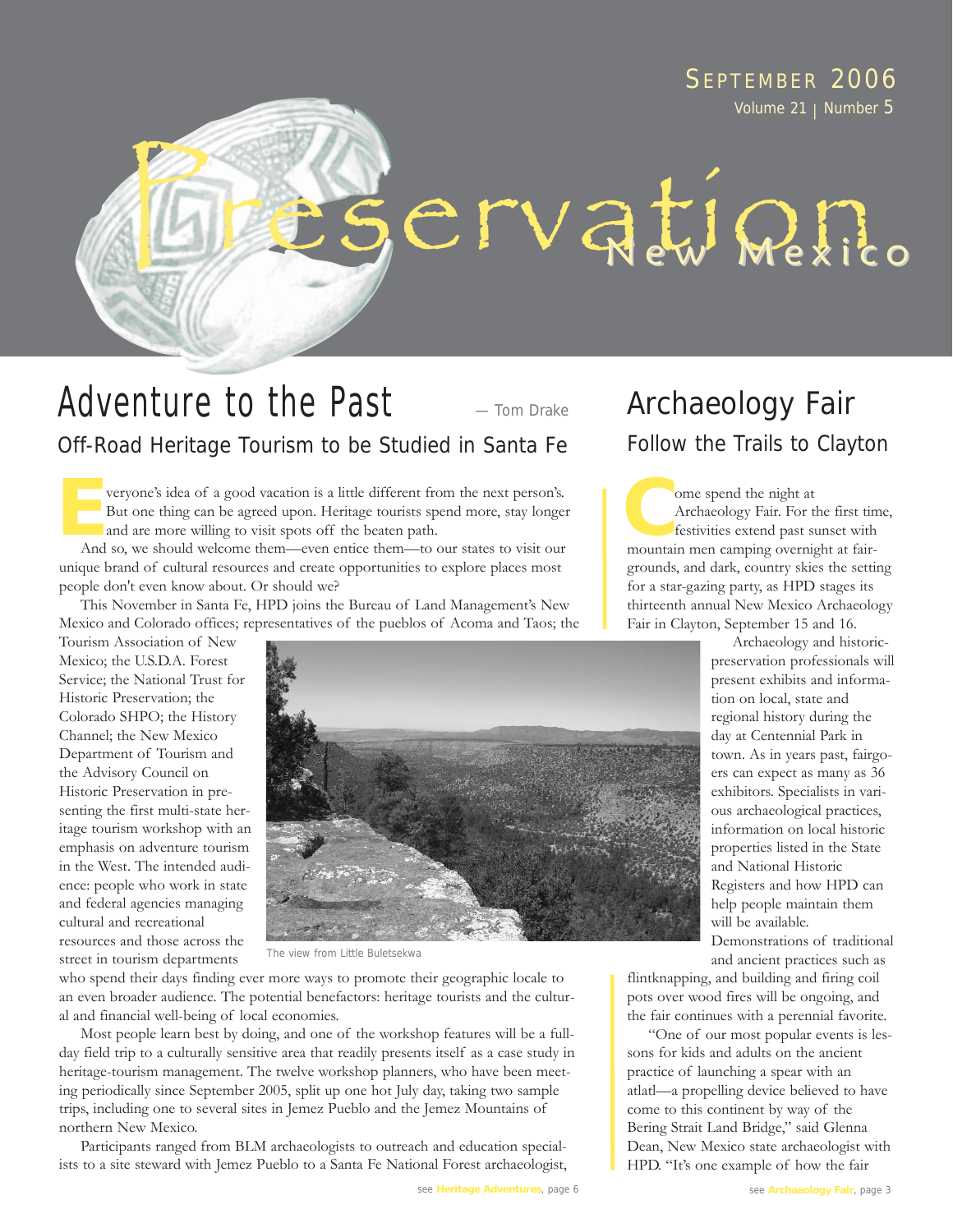

PRESERVATION DIVISION **PRESERVATION NEW MEXICO** Volume 21 | Number 5

*Preservation New Mexico* is published bimonthly by the New Mexico Historic Preservation Division, Department of Cultural Affairs. *Preservation New Mexico* is edited, designed and produced by Tom Drake, HPD Public Relations. Readers are invited to submit information and articles for publication. On request, *Preservation New Mexico* is available electronically, and on the HPD website: *www.nmhistoricpreservation.org*.

Send photographs, stories and ideas via email to Tom Drake, *tom.drake@state.nm.us*. This publication is financed with federal

funds from the National Park Service, U.S. Department of the Interior and other sources. The contents and opinions do not necessarily reflect the views or policies of the Department of the Interior.

From Division Control of the May and the Age of the Same of Cultural and professional contract of Cultural Mexico is edited, Mom Drake, HPD re invited to substrict the HPD website: the HPD website: the HPD website: the HPD Historica PRESERV<br>
Columentary by the<br>
Preservation Di<br>
Affairs. Preservation Di<br>
Affairs. Preservation Di<br>
Affairs. Preservation Di<br>
On request, Preservation<br>
con request, Preservation<br>
con request, Preservation<br>
mail to HPD programs receive federal financial assistance for identification and protection of historic properties. Under Title VI of the Civil Rights Act of 1964, Section 504 of the Rehabilitation Act of 1973, and the Age Discrimination Act of 1975, as amended, the U.S. Department of the Interior prohibits discrimination on the basis of race, color, national origin, disability or age in its federally assisted programs. If you believe you have been discriminated against in any program, activity, or facility as described above, or if you desire further information, please write to: Office of Equal Opportunity, National Park Service, 1849 C Street, N.W., Washington, D.C. 20240.

New Mexico Historic Preservation Division Bataan Memorial Building 407 Galisteo, Suite 236 Santa Fe, NM 87501

# **in this issue**

eptember 2006

- **Heritage Adventures**
- **Archaeology Fair**
- What's Happening at HPD
- Preservation Law: Sun Mountain
- Newest Historic District a Big-City Oasis
- Tax Credit Success in Las Vegas
- History Museum Opens in Two Years
- $\overline{8}$ **Fall Calendar** 
	- 2

## NCHPO Meets in New Mexico



happening

happening in the happening what's happening the state of the heat of the hand what's had

Ruins of an adobe Spanish church and related buildings at Jemez State Monument currently being stabilized were visited by NCSHPO.

Red-cliff canyons, a grassy caldera and the gnarled, dissected volcanic walls of Pajarito Plateau above formed the setting of tours and site visits by more than 20 of the nation's leading preservationists in July.

The National Conference of State Historic Preservation Officers met for three days in northern New Mexico, highlighting business with visits to Jemez Pueblo, Jemez State Monument, Valles Caldera—designated a user-funded national preserve by Congress—and cultural resources left from the Manhattan Project in Los Alamos.

The bi-annual gathering of the NCSH-PO board drew 15 SHPOs; John Fowler, of the Advisory Council on Historic Preservation; and Jon Smith, of the National Park Service. New Mexico SHPO Katherine Slick and Tribal Liaison Sam Cata organized events with participation from HPD's Pilar Cannizzaro and Tom Drake.

Representatives of Jemez Pueblo fielded questions, and the pueblo's housing department director requested HPD assistance to rehabilitate unstable adobe homes and buildings. Summer thunderstorms nearly struck from the agenda trips to the V-Site and other Manhattan Project resources, but skies cleared and participants saw the sites that gave birth to the atomic bomb.

The National Conference of State Historic Preservation Officers is the professional association of the state government officials who carry out the nation's historic preservation programs as delegates of the Secretary of the Interior pursuant to the National Historic Preservation Act of 1966.

# Manhattan Project Sites Restored

A restoration of High Bay, the V-Site building where the Trinity device that triggered Fat Man—the bomb detonated at Trinity Site and prototype of the bomb exploded over Nagasaki—has been completed using a Save America's Treasures grant.

The building with its haphazard network of heating pipes that lead to the ruins of a similar building destroyed in the 2000 Cerro Grande forest fire convey the story of buildings assembled quickly and for the purpose of winning the race to develop the atom bomb.

A June 27 site visit by HPD revealed a sensitivity to the resource that eventually could land the site a National Historic Landmark designation. Dated notations scribbled on walls by lab workers before and during the Cold War still can be easily read. A berm that had collapsed one wall of the building and partially filled it with dirt was restored and planted, the interior wall rebuilt in keeping with existing walls that have not been painted in decades.

Los Alamos National Laboratories Cultural Resource team members Ellen McGehee and John Issacson; construction foreman George Garduno and consultants Ed Crocker and Jonah Stafford led the tour.



The Cultural Resource team's enthusiasm has led to extended plans, including a restoration Gun Site—a series of underground bunkers where Little Boy, the bomb that destroyed Hiroshima, was built; and to pursue U.S. Dept. of Energy funding.

The Atomic Heritage Foundation and the Los Alamos Historical Society are hosting a series of events and fundraisers October  $6 - 7$  commemorating the restoration.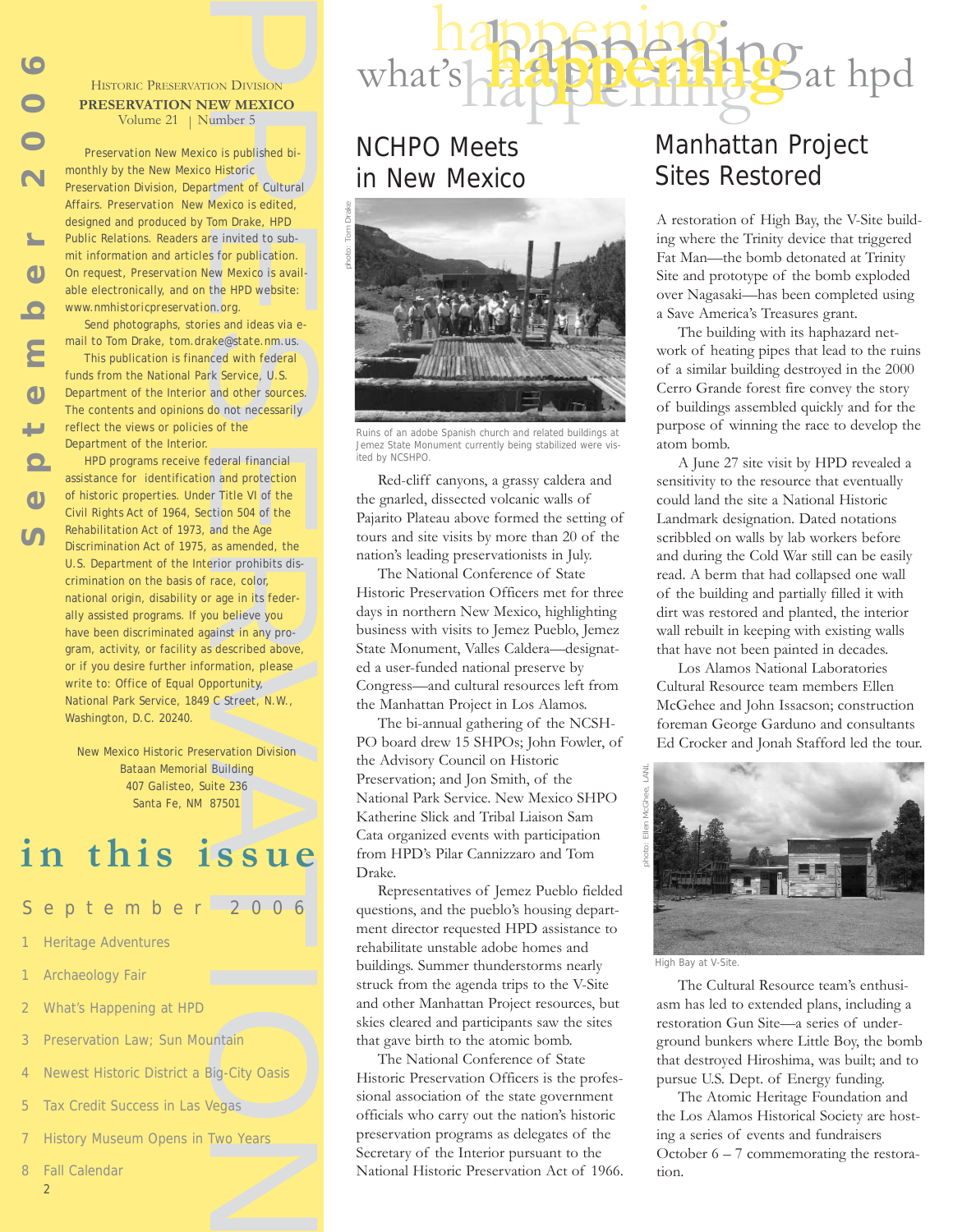## **Archaeology Fair** from page 1

provides fun that is educational and encourages exploration of new things that are really, really old without seeming like a history lesson.

There is no admission to the family-oriented fair, a major outreach component of HPD. In recent years, hundreds of schoolchildren have attended on Friday afternoon, returning Saturday with family and friends in tow. Exhibitors still can register with Dean on or before Aug. 31. Contact her at glenna.dean@state.nm.us or 505-827-3989.

Dean has coordinated the fair with HPD the last eight years, taking it on the road to Artesia in 2005, Aztec in 2004,

tices of the early 1800s American Fur Trade Era to the fair. The mountain men wear period clothing, camp using traditional equipment, and shoot muzzle-loading firearms. They will be on hand Friday afternoon, through the night and all-day Saturday. The stargazing party is Saturday night at Clayton Lakes State Park, just 10 miles west of town.

This year's "Tiptoe through the Past" summer reading adventure for youth and adults is sponsored by the Albert W. Thompson Memorial Library in Clayton and the state bookmobile program. Cosponsoring the fair with HPD are the



Tucumcari in 2003 and Silver City in 2002. Each year the fair's theme is inspired by its new location, with the emphasis this year on the broad, expansive plains in and around Clayton and Union County. Once home to the wooly mammoth and Bison antiquus—a buffalo nearly twice as large as today's varieties. Folsom Site, the first North American site discovered that confirmed humans as hunters of the nowextinct mammoths and bison more than 10,000 years ago also is in Union County. This year's theme, "Follow the Trails to Clayton," is a reference to the Comanchero trails and the Cimarron Cut-Off of the Santa Fe Trail, which still are visible on the landscape.

The addition of a Mountain Men Rendezvous, brings a 30-year New Mexico effort to keep alive the traditions and pracAlbert and Ethel Herzstein Charitable Foundation, the Union County Historical Society, Clayton Lodger's Tax, ENMR, the City of Clayton, Clayton/Union County Chamber of Commerce, and the New Mexico Heritage Preservation Alliance.

"The success of each year's fair depends on the participation of the community because celebrating the past is a group effort," Dean said, "The Archaeology Fair is a true state-community partnership."

All events, except the stargazing party, are held in Centennial Park across from the Old National Guard Armory, on Van Buren St. south of U.S. 56/412 on Clayton's west side. Look for the "Welcome" iron archway. Food, including buffalo and elk burgers, and beverages will be for sale. Fair hours are noon to 5 p.m., Friday and 9 a.m. to 5 p.m., Saturday.

## **Preservation Law**

Graduate students completed 40 hours of preservation-law course work this summer at the University of New Mexico.

The HPD-sponsored "Preservation Law: A Practical Tool Kit" featured authorities from the national, tribal, local and state levels.

The week-long course was organized by Deputy SHPO Jan Biella, who said students analyzed case studies and preservation briefs. They examined issues raised by recent roadwork through the petroglyphs in the Las Imágines Archaeological Historic District, and the effects of increased border security on monuments near boundaries. and other timely developments.

Field trips to Las Imágines, Amy Biehl High School and other recent Albuquerque preservation projects were included.

## **Sun Mountain Gathering**

The fifth annual Sun Mountain Gathering on Museum Hill Museum of Indian Arts & Culture will be held October 6 and 7 in Santa Fe.

The festival features such popular events as traditional games, arrow making, spear throwing, pottery making, arts, music and other hands-on activities. Geared to families and free to the public, the Sun Mountain Gathering is an exploration of Southwestern archaeology and celebrates the cultural heritage of New Mexico.

Fridays events are for students only, while the gathering runs from 10 a.m.– 4 p.m., Saturday, and is free to the public.

Events are coordinated by the Laboratory of Anthropology. Exhibits and demonstrations representing more than 13,000 years of New Mexico's native cultures and history are on display, with HPD providing information.



Last year's gathering on Museum Hill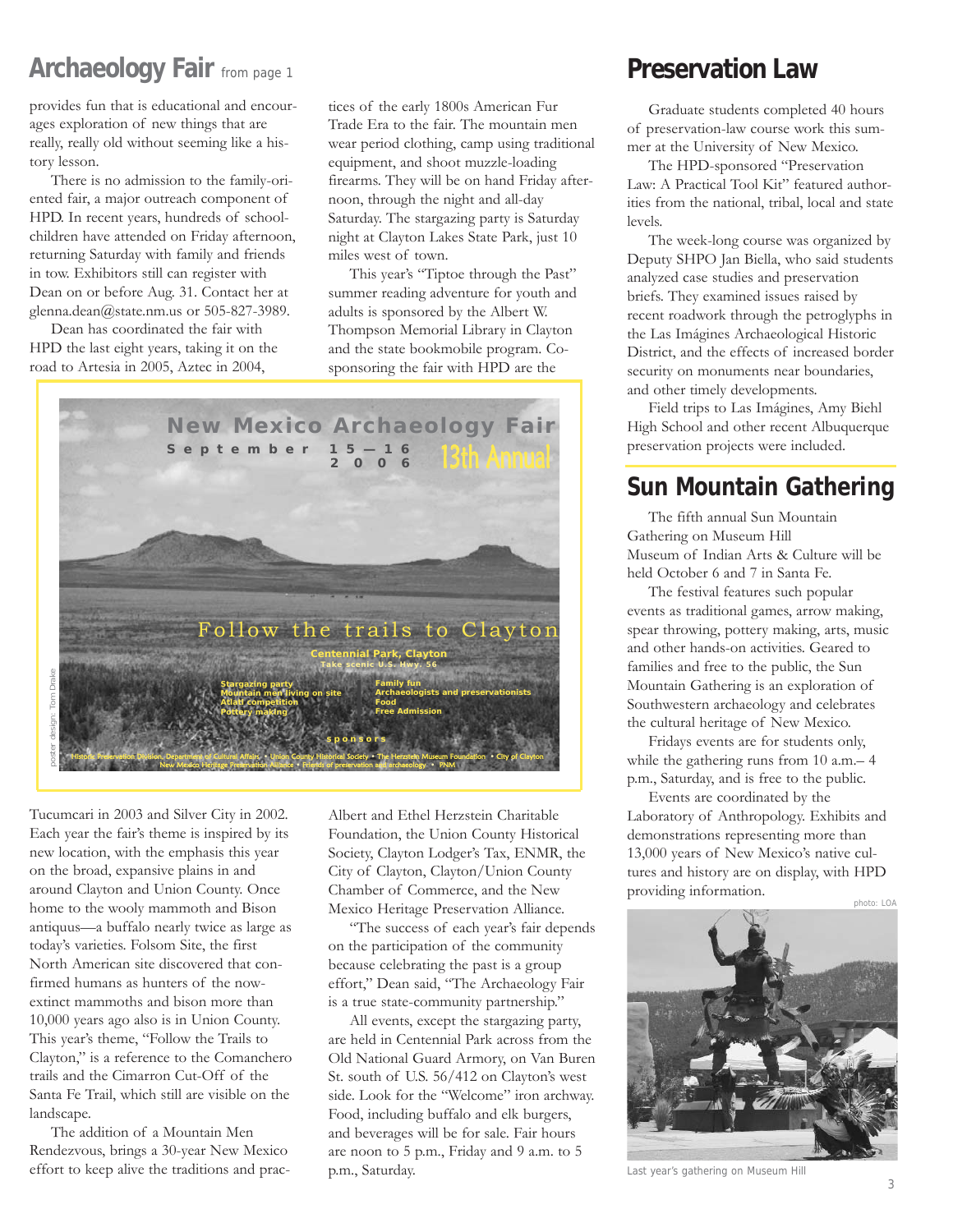# **Mid-Century Subdivision is State's Newest Historic District**

**Irrigation ditches and farm life with all the city amenities <b>Access —Tom Drake** 

**photos: Harvey Kaplan**

urrounded by two of Albuquerque's busiest streets is an oasis. The Los Alamos Addition is a bucolic neighborhood planned around five irrigation ditches that shape the residents' interaction and the identity of this 65-acre subdivision in the city's North Valley. **S**

Platted in 1937 and the last home built in 1962, this part of the city with its modest-sized homes sitting on half-acre lots shaded by an incredible array of specimen trees form New Mexico's newest historic district.

"There are more than 25 species of trees ranging from a redwood to a Japanese Pagoda to rare pomegranate and quince," said John Murphey, coordinator of the State Register of Cultural Properties at the New Mexico Historic Preservation Division, Department of Cultural Affairs. "The subdivision was planned and advertised as being far enough from the city for quiet, country life—and as an area of rich, fertile lands suitable for growing gardens



Old-growth trees are a defining characteristic of the neighborhood.

and orchards—but offering city amenities."

Much of the original canopy of Siberian Elms that shade the four main streets of the subdivision still stand, though some have been replaced with trees currently used in streetscapes. Because trees rarely found in the Southwest thrived in the former Rio Grande "yazoo," many of them, along with 75 of the subdivision's 150 homes and outbuildings are considered contributing to the new historic district.

In the initial building phase of 1937 to 1940, 42 houses were constructed in cottage and Pueblo Revival styles, similar to those found in the city's historic Monte Vista and College View districts, although less detailing is found on the small, boxy Los Alamos Addition homes. Houses are set deep in their lots, often landscaped with large hedges, huge evergreens and large grassy lawns in contrast to other early subdivisions platted with smaller lots.

"The neighborhood has its own culture and it has to do with irrigation, growing edibles and the aesthetics of landscaping," said

Ron Gedrim, who organized many of his neighbors to support the new historic district.

Gedrim, preservation consultant Mary Davis who spent two years researching and writing the nomination, and Chris Kenny, a Los Alamos Addition resident of 12 years, attended the June 9 state Cultural Properties Review Committee meeting where the district was officially listed. The nomination was made possible in part because of the efforts of Councilor Debbie O'Malley and funding by the City Council.

While many neighborhoods from 1930—1950 were built around small business districts where residents could walk to shop and catch-up with their neighbors, Los Alamos Addition was designed almost as a series of small farms. Masonry privacy walls are rare, picket or post fences more common, and the irrigation ditches every lot backs up to not only give life to the dazzling vegetation, but to the area's sense of community.

"Every spring, a dozen or so people get together to clean the ditches of weeds and debris, and we celebrate afterwards, have a couple of beers," Kenny said.

#### **Tax Credits for maintaining the district's contributing resources**

Neighbors call one another when they need to share water or work on the ditches, helping maintain a cultural sense of place, according to Gedrim, preserving the rural feel of an enclave surrounded by Second and Fourth streets off busy Montano Road. Gedrim said many people have lived in the addition for 50 or 60 years.

The state's newest historic district has drawn print and broadcast media attention, prompted a celebration and neighborhood meeting, and saw HPD tax credit specialist Harvey Kaplan fielding questions and handing out applications for new projects.

Because many of the specimen trees are singled out in the district nomination, they, along with the ditches and the majority of homes in the addition are eligible for tax credits. Major pruning of well-established and documented landscaping is an eligible maintenance



Neighbors gather for an informational session and celebration of their new historic district

expenses. After the nomination was written and accepted by the CPRC, several neighbors have since approached Gedrim about trees and shrubbery planted during the district's period of significance but not mentioned in the nomination. Kaplan noted the CPRC makes final decisions on all tax credit applications.

An estimated 45 people attended a fourhour informational meeting and party in late June following the district's listing. Kaplan answered homeowner questions about repairing water lines to their historic properties, maintaining the unusual array of specimen trees and other landscaping deemed contributing to the district. Neighbors also had questions about routine repairs and home rehabilitation. Many copies of HPD's brochure, *Tax Credits and Financial Incentives*, were distributed at the meeting.

Also attending the meeting were representatives of U.S. Rep. Heather Wilson and her challenger, State Attorney General Patricia Madrid; Councilwoman O'Malley and city preservation planner Ed Boles.



A contributing property to the district.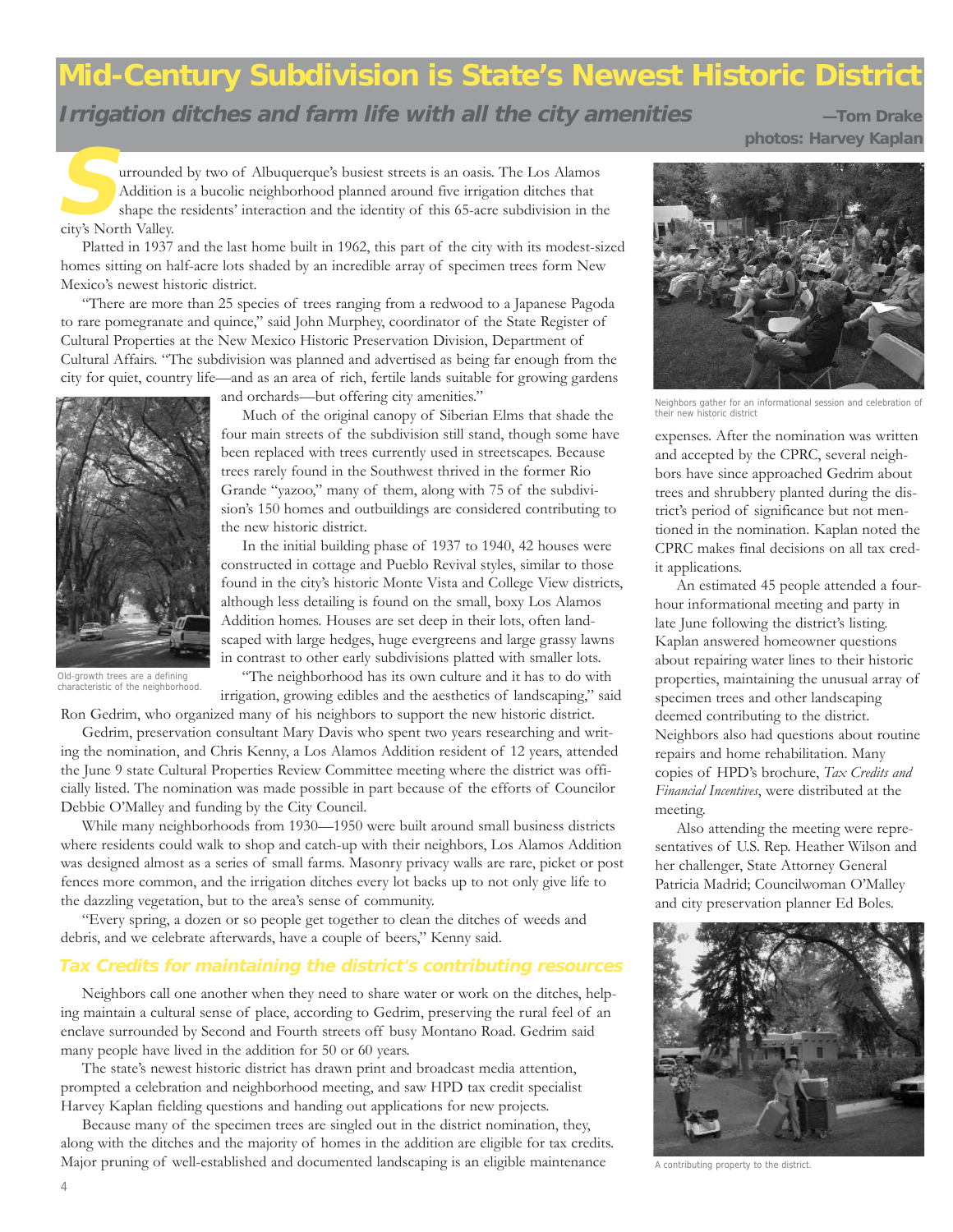#### **Other New Mexico Neighborhoods Eligible for Nomination**

any New Mexico subdivisions and communities were unusually planned or have reached an age where they are eligible for State Register listings. The Los Alamos Addition Historic District was one of three Albuquerque subdivisions planned around irrigation ditches, but it is the only one where the ditches still are in use today. It is also is believed to be one of two such subdivisions built in the United States. **M**

"It is one of the more recently-built subdivisions to be listed in the State Register in New Mexico," said Katherine Slick, State Historic Preservation Officer and director of HPD. "While there are many neighborhoods in cities and towns throughout New Mexico from that time period, they must exhibit characteristics that give them a theme or sense of place that makes them eligible to be nominated. Once nominated, the state has incentives such as tax credits that assist in maintaining the defining characteristics."

Areas of homes and buildings that have unifying characteristics or a period—or periods—of significance are eligible to be considered for district nominations. The City of Los Alamos has a cluster of Lustron homes—partially preassembled houses built of porcelain-enamel steel that appeared in suburbs to ease the housing shortage for G.I.s returning from World War II. A neighborhood of Lustrons in South Dakota was listed in the National Register of Historic Places in 1998.

Closer to home, ca. 1950s subdivisions

such as the Frank Tatschbuilt Silver **Heights** Addition in Silver City, are eligible for consideration; and HPD is working on a nomination of central Albuquerque's Sigma Chi Addition, which features a mix of ranch-style and Pueblo Revival homes. Other cities with similar neighborhoods are Clovis, Roswell, and even Santa



A windmill in Los Alamos Addition Historic District is a contributing resource.

Fe, with it's 1950s neighborhoods of Allen Stamm homes in subdivisions such as Casa Solana.

# **Historic Tapia House saved**  Tax Credit Success **in Las Vegas photos: Susan Swan**

Gutted by a previous owner and in danger of collapse, a mid-nineteenth-century adobe home in Las Vegas recently was rehabilitated using state and federal income tax credits available for cultural properties.

# **gnificant Pro**

**Roof structural components rebuilt**

**Traditional mud plaster used on exterior**

**New walls, floor joists, hardwood floor and ceiling**

**Qualifies for \$25,000 state income tax credit**

**Qualifies for \$15,400 federal income tax credit**

of the Interior's Standards were followed and the project planned for an income-producing property, \$25,000 in state income tax credits can be claimed over the next five years and \$15,400 in

The owners of the house in the Old Town National Historic District rebuilt missing interior walls using "shadow lines' to determine where walls once stood. Missing key structural components of the roof were fitted into place, and interior ceiling vigas that had been cut off were replaced with hand-cut ponderosa pine logs. Heavy wood planks were laid, restoring the ceiling and attic floor, and the exterior mud plastered.

The monumental undertaking cost Susan Swan and her business partner \$77,000, but because the Secretary

and commercial ventures on historic buildings, the federal credit is available only for properties that produce an income. In a case like the Tapia House restoration, combining the two programs essentially covered half the



federal credits with no time limit. While New Mexico tax credits can be used in residential

rehabilitation costs. The adobe they chose for their project is known as the Tapia House, built ca. 1860s-1870s in a U-shape with a zaguan, or exterior pass to a one-time courtyard. One wing of the house was previously destroyed, leaving only an L-shaped plan. In working with Ms. Swan on the project, tax credit specialist Harvey Kaplan contacted for-



Windows were dismantled and rebuilt.

mer HPD tax credit specialist Linda Gegic, who moved to Las Vegas.

"Survivals like this house are becoming increasing rare as residents modernize properties," she said, pointing out materials and construction techniques used were classic examples of the architectural character that made the district historic.



A rebuilt wall with original-style molding and a salvaged door inside.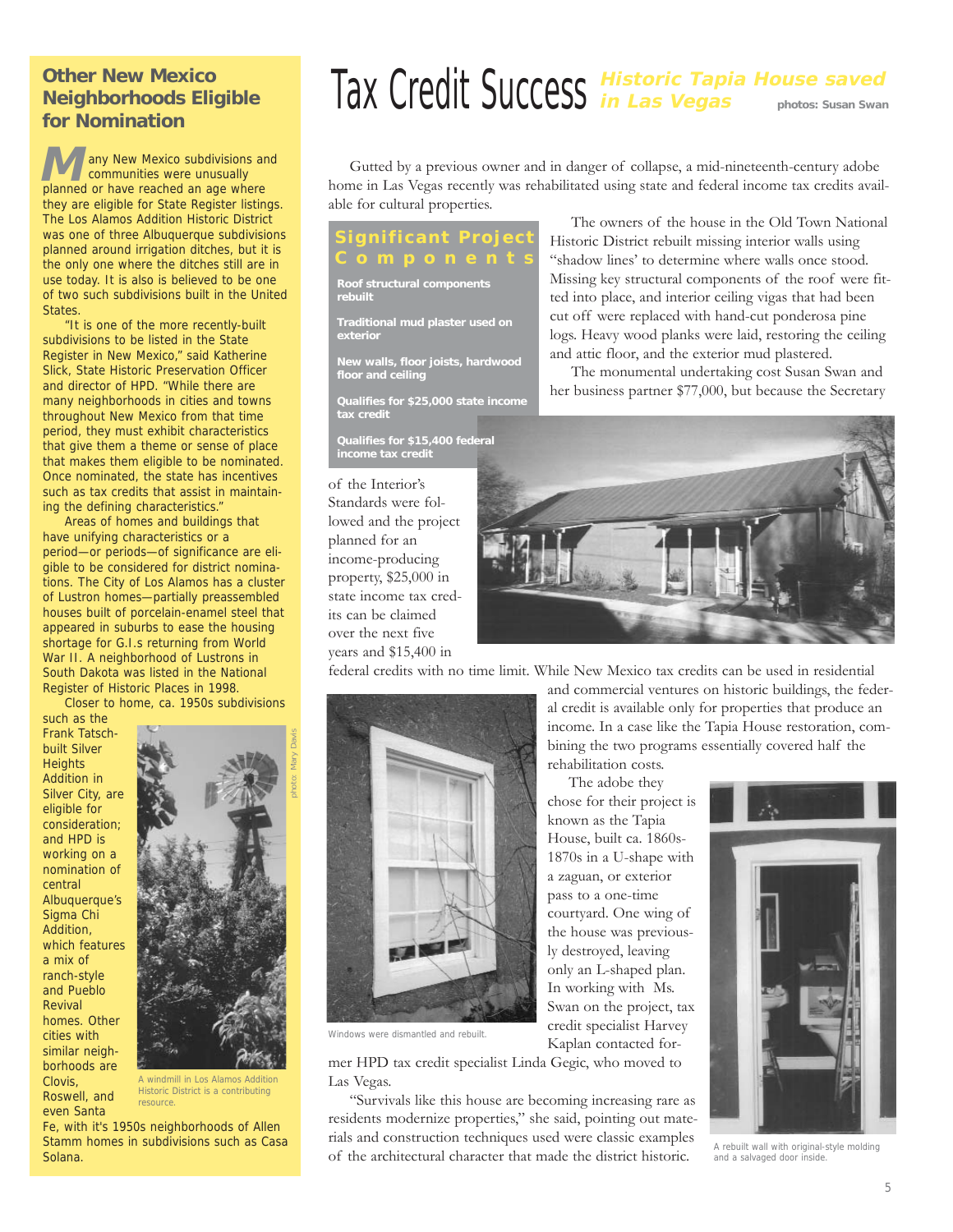# **Heritage Adventures from page 1**

all eager to discuss the pros and cons of marketing a site such as Buletsekwa—a stronghold of the Pueblo Revolt of 1680 and last hold-out in the Reconquest some pueblo were expert stone masons who used mortar to make permanent their complex series of roomblocks.

Built after the Pueblo Revolt, the larger



Looking down from the mesa into a valley where field houses once stood. Girl Scout troops assisted archaeologists in the 1930s with excavations

18 years later—to heritage and adventure tourists.

Buletsekwa fits the bill for both. It is accessed by a moderately steep path that provides glorious views of the red-cliff walls of Jemez Canyon's mesa-top mountains. There are absolutely no amenities and the first stop—Little Buletsekwa, which was built before the revolt and apparently dismantled to build the larger Buletsekwa to the south—provides little for the untrained eye to reveal human activity ever took place here, save for the remnants of a defensive wall.

But a heritage tourist with a taste for adventure easily could spend hours here. On closer look and by gazing from the mesa top, field-house ruins and a reservoir built by the Towa-speaking Indians who made it home from ca. 1200—1700 A.D. come into view. Looking further, Redondo Peak rises 11,254 feet in the distance, still the sacred destination of an annual native pilgrimage, our site steward James Gachupin tells us. Walking across the open, expansive mesa top, it soon becomes apparent the defensive wall encircled it. A short walk down a gentle slope leads to Buletsekwa, where room blocks built with stone from the old defense wall and the walls of the earlier pueblo clearly are visible. Two plazas can be discerned and it becomes apparent the Indians who built the

Buletsekwa reveals the strong desires the Jemez Indians felt to return to traditional ways, said Jeremy Kulishek, an archaeologist with Santa Fe National Forest. He explained the pueblo was built in a style of the 1300s, before the Spanish arrived in the area some 300 years later, and ultimately was a reaffirmation of native spiritual and

cultural beliefs, and a rejection of the culture imposed by the Spanish. Its 250 rooms built in only two years, the larger Buletsekwa was abandoned a generation later, the last permanent human occupation of the mesa.

This is not the stuff of Mesa Verde or Bandelier National Monument where reconstructed ruins tell the story to even the leasttrained visitors. Walls at Buletsekwa are tumble-down. Visitors primarily see the tops of ruined second-story walls, although in spots entire walls that fell in profile appear as mosaics made of boulders embedded into the ground. Much of the site appears undisturbed, and despite evidence it has been visited, Buletsekwa conveys its past.

The July tour fueled enthusiasm for the upcoming training and raised numerous issues and questions all suitable for breakout sessions at the November workshop. Would sites such as Buletsekwa be better protected from vandalism, careless visitors and pot sherd collecting if they became more available to the public for interpretation? Or,

would increased visits further degrade the resource simply through the wear-and-tear of human foot traffic and perhaps expose the remote site to even more threats? Since many such sites remain an active part of the spiritual life of native peoples, can concerns with intruding on long-held values be balanced with providing a meaningful experience to people unfamiliar with those traditions? What role can supporting agencies play in encouraging sustainable forms of adventure and heritage tourism, and how would the tourism industry responsibly promote visits to such sites without discouraging them?

Selected by the BLM's Washington, D.C., office to test a pilot workshop on heritage tourism on public lands, New Mexico BLM has advocated the interpretation and use of archaeological resources for several years, said Stephen Fosberg, the BLM's state archaeologist in New Mexico. If the workshop training proves successful, the Colorado–New Mexico experience will be exported to other states.

"If developed responsibly and strategically, heritage tourism can educate the public about the values of historic properties, and their importance for traditional communities," Fosberg said. "The presence of visitors on sites can have a positive effect in

#### Heritage Adventure Tourism Workshop November 13-16. 2006 The Lodge at Santa Fe

#### **invited speakers**

Gov. Bill Richardson

Linda Rundell N.M. BLM State Director

Sally Wisely Col. BLM State Director

John Nau Chairman, ACHP

Sandra Necessary, U.S. Dept. of Commerce

Daniel Mattson U.S.D.A. Forest Service

Michael Cerletti & Travis Suazo N.M. Department of Tourism Scott Campbell

Col. Dept. of Heritage Tourism Brian Vallo, Acoma Pueblo

Richard Archuleta Taos Pueblo

**www.blm.gov/heritage/adventures/tourism\_2006.html** for complete information on scheduled speakers, workshops and registration information.

Rueben Hammond Ute Mountain, Ute Tribe

Ron Charles Colorado River Indian Tribes

Greg Griffith U.S.F.S. R-2 Deputy Regional Forester

Amy Webb, NTHP

Debbie Scott, TANM

Tanya Armenta Albuquerque Convention **Bureau** 

Brian Fagan, U.C. Santa **Barbara** 

Johnny Montoya N.Mm Dept. of Tourism

Paul Narbutas N.M. Dept. of Cultural Affairs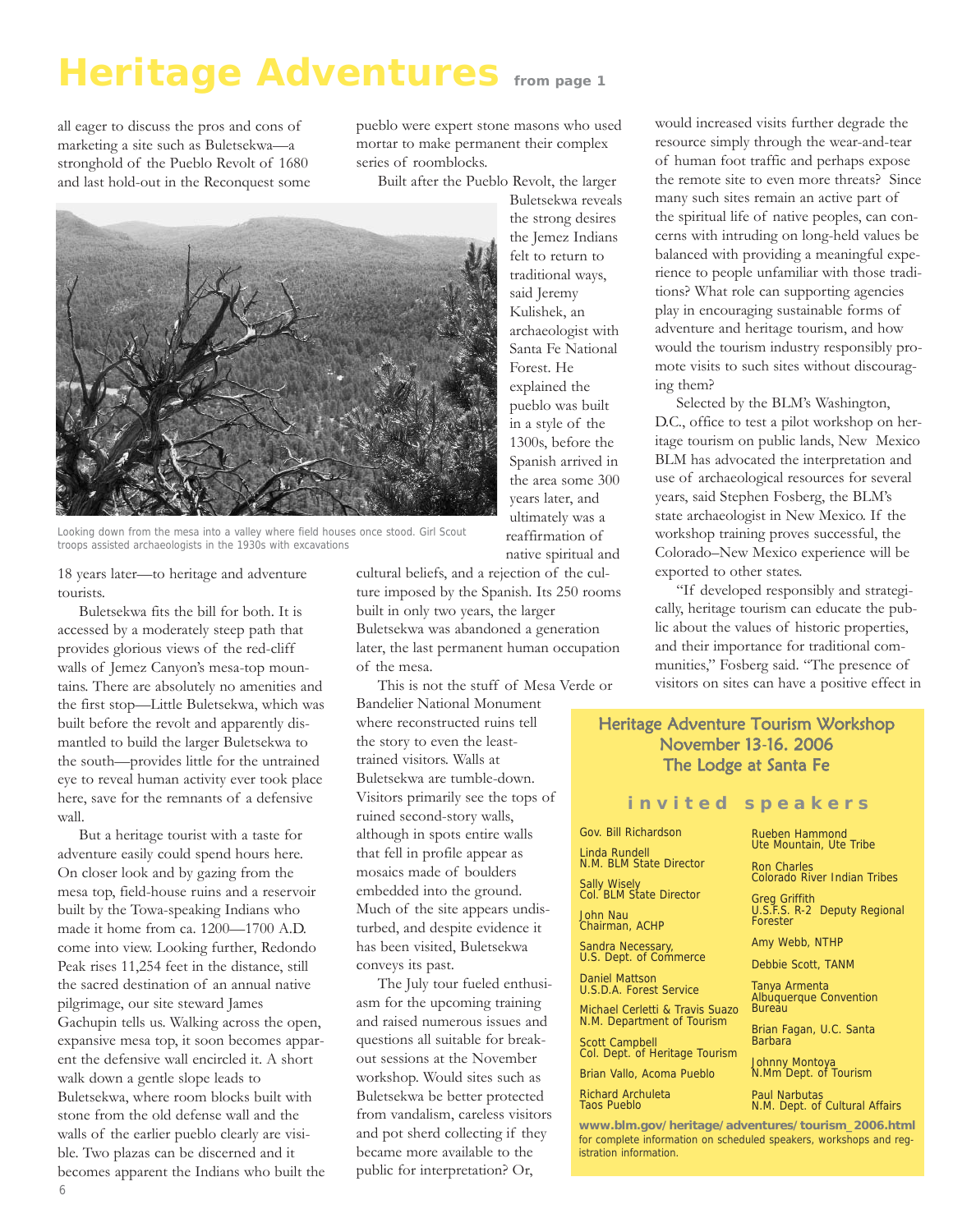#### **Buletsekwa photos: Tom Drake**



The tops of roomblock walls at Buletsekwa.

protecting sites since pot hunters and vandals stay away from areas where they could easily be discovered."

HPD, and New Mexico and Colorado BLM expressed enough initiative and intent with a workshop proposal to win a Preserve America grant to pay a substantial portion of the cost of housing 150 people for three days, arranging site tours and providing expert speakers at the state and national levels.

The interest of the general public in heritage tourism is well documented. The *Historic/Cultural Traveler* posted statistics in its 2003 edition that found 81 percent of the 188-million U.S. adults who traveled in a year's period engaged in some form of historic or cultural activities, accounting for 217 million personal trips in 2003. Per trip, they spent an average of \$623 compared to \$457 for non-heritage tourists, exclusive of transportation costs, stayed longer and added extra time to their trips because of historic or cultural activities. Neither New Mexico nor Colorado made their top-ten list of heritage tourism destinations, while California, Texas, Tennessee and North Carolina did.

With so much riding on heritage tourism and its offshoots, a workshop such as the one planned in Santa Fe can only be of vital importance to people working to preserve sites that speak to our cultural past, and those who encourage visitors to experience them.

## History Museum Opens in Two Years

#### **Creating a Place for the Past —— Dr. Frances Levine**

n the summer of 2008, the New Mexico History Museum, adjacent to the Palace of the Governors in Santa Fe, will open. Our current state history museum is housed in the Palace, a building nearly 400 years old and surely one of the most important sym-



Schematic of a room interpreting the Manhattan Project in Los Alamos.

bols of New Mexico's historic patrimony.

Preserving the Palace has been one of the central missions of the Museum of New Mexico since the museum system began in 1909. The Palace has doubled for nearly a century as both historic building and as the state's history museum, a task too great even for this venerable building. The New Mexico History Museum project will offer the opportunity to see iconic artifacts not displayed for years because of space limitations. Our new 96,000 square-foot building will transport museum-goers to different times and places through the magic of historic

photos and film, and by letting them step into immersive environments that transform period rooms into the stages of history.

The Palace staff, our foundation members, and I have held meetings in more than a dozen communities, including Alamogordo, Silver City, Monticello, Roswell, Clayton, Carlsbad, Gallup, Raton, Springer, Farmington, Los Alamos, Zuni Pueblo, Ohkay Owingee and Santa Fe, to learn what our future audiences expect this museum to offer. People have let us know they want to see exhibits ranging from the earliest Clovis site to the futuristic Spaceport. They want us to honor the struggles and triumphs of their ancestors who were native leaders and immigrants to our state. Artists, soldiers and settlers, ciboleros and comancheros, cowboys and homesteaders, miners and railroaders, merchants and lawyers, politicians and scientists, athletes and scholars comprise only a partial list of New Mexicans who will be represented.

In the design process, project architects and the museum planning committees carefully considered the impact of the new building on the scale and fabric of the Palace and its surroundings. The new building does not attempt to imitate the Palace, but its materials and massing are compatible with the distinctive regional architecture of downtown Santa Fe. The Palace will be renovated to contain galleries and restored period rooms that tell the story of New Mexico history as witnessed in this hallowed space.

The Palace staff and a development team under the direction of international museum designer Patrick Gallagher have completed the conceptual plan, laying out exhibitions and experiences visitors will step into in just two short years. The complete plan can be viewed on the Palace Web site, www.palaceofthe-

governors.org.

The team divided New Mexico history into broad thematic and temporally-based exhibition areas. The exhibits in each area will build on the personal narratives and contemporaneous documents that record our history. We will use authentic artifacts, letters, diaries, photographs, film and the latest media technology to present our history in vivid exhibitions. When families enter the Museum, we want them to enjoy each visit and take pride in their history. We want



Planned new gallery at the History Museum

them to find the stories of their communities and their families, and seek the museum as a partner in their journey of life-long learning.

Dr. Levine has served as museum director at the Palace of the Governor for four years. This is the third in a series of articles she has written on the new History Museum for Preservation New Mexico. See October 2003 and February 2004 editions for earlier stories. **Illustrations courtesy: New Mexico History Museum**